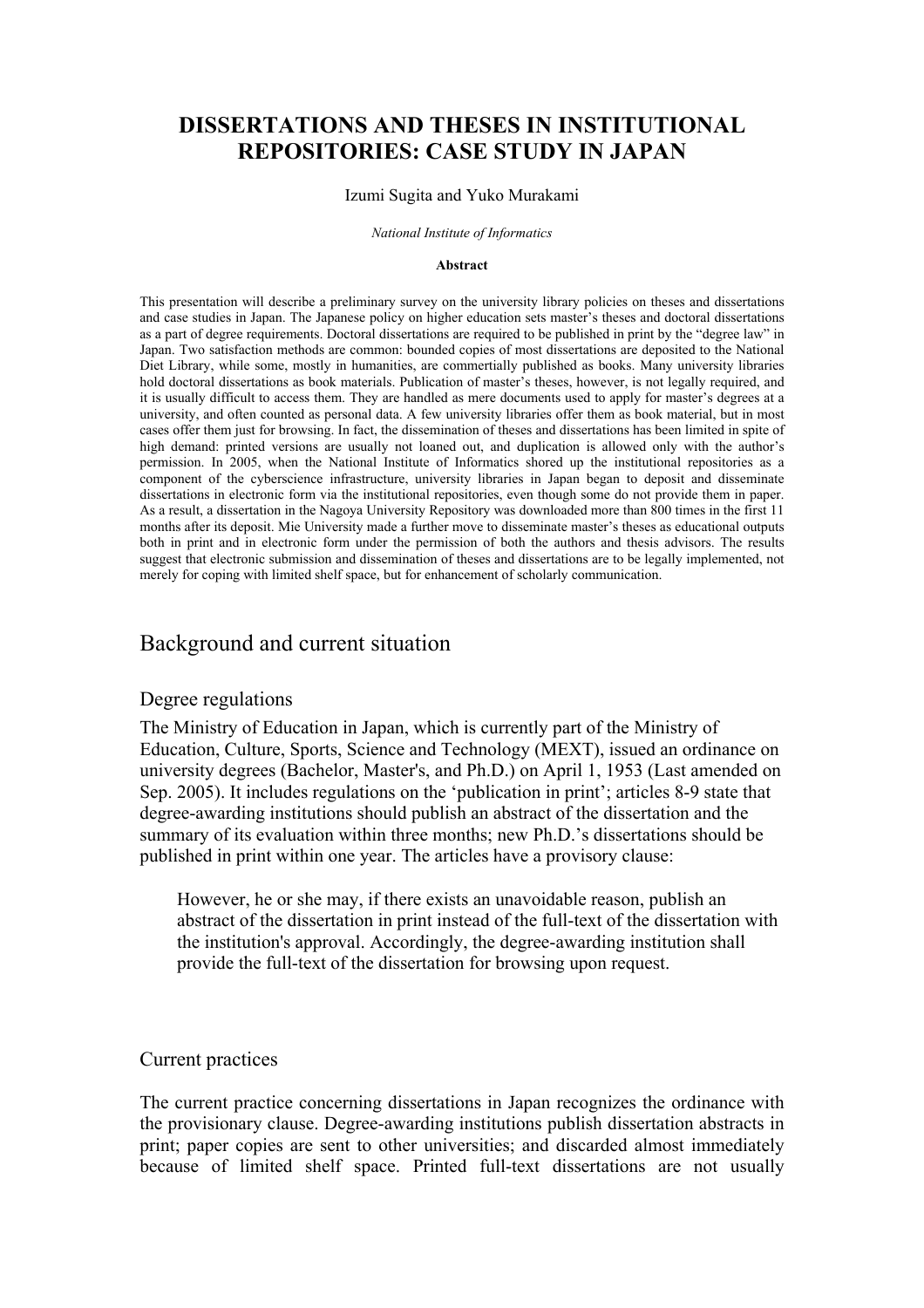published, although some dissertations (mostly in humanities) are commercially published as books. They are held only in the university awarding the degree and the national diet library, with the condition that no loaning is permitted and photocopying requires the author's permission in advance. Availability is limited.

#### **Reaching dissertation bibliographies**

There are several bibliographical resources on dissertations and theses. An online directory of dissertations and theses in Japan (in Japanese, Nagoya University) provides a general overview. Among the online resources, the Academic Research Database (NII) and NDL-OPAC (NDL).

NII's Dissertation bibliography provides bibliographical information on 378,269 dissertations (as of March 29, 2007). It is a component database of the Academic Research Database, which in turn can access files from NII's academic resource portal, called GeNii. The academic resource database consists of 27 databases with 150 million items.

NDL-OPAC (NDL) has the bibliographies of 287,325 dissertations (deposited to NDL since 1984) from among 451,843 dissertations currently held (March 2005). The remaining bibliographies of those dissertations are available in print in the NDL.

#### **National Diet Library (NDL), Japan**

All in print publications in Japan are subject to deposit in the NDL, including published dissertations. The NDL Law stipulates that copies of all new publications in Japan must be sent to the NDL under the Legal Deposit System, while deposits can be delayed or even disregarded.

Kansai-kan (Kyoto), (not the main library in Tokyo) holds all the dissertations submitted to Japanese universities since September 1923, which is after the Great Kanto Earthquake. Some were the holdings of its predecessor, the Imperial Library of Japan.

#### **Electronic theses and dissertations (ETD)**

Some universities in Japan have published electronic versions of dissertation abstracts or full-texts even before the concept of institutional repository emerged.

An online directory of dissertation bibliographies at Nagoya University registers at least 62 universities that have an online bibliography of dissertations and theses, while only four universities that have full-text dissertations online; and 21 universities that have abstracts.

Most of the full-text electronic dissertations and theses in the digital libraries at the four universities have emerged from the digital library project in the 1990s.

#### **Digital libraries: pilot projects**

In particular, those universities which joined pilot projects on digital libraries hold ETD in their digital library system. As of March 2007, Nara Advanced Institute of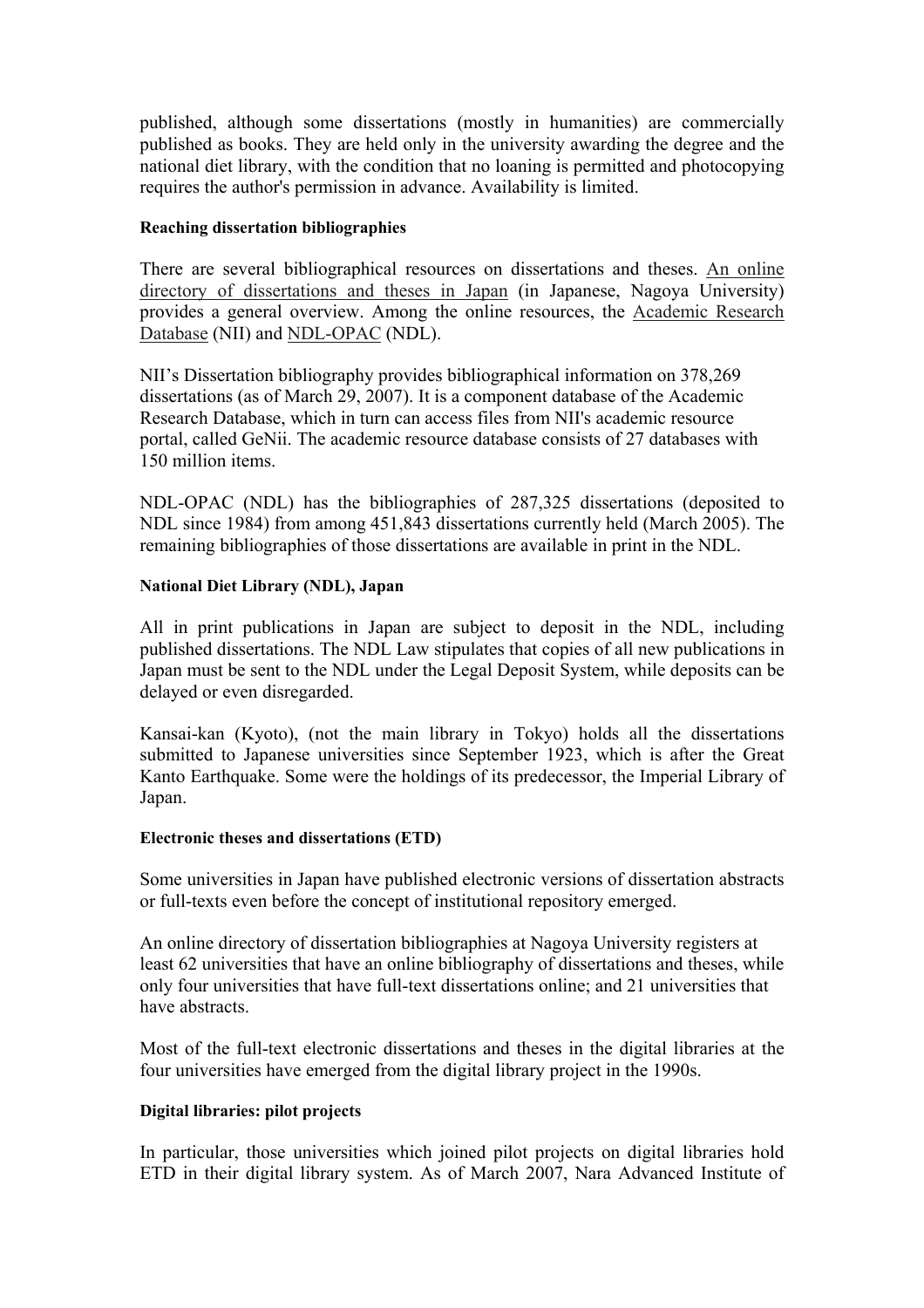Science and Technology (NAIST) has 3,948 ETDs; Tsukuba University (with the former University of Library and Information Science, which is merged with Tsukuba) have 1,100 full-text ETDs and 8,100 metadata; Tokyo Institute of Technology has 1,595 full-text ETDs and 10,751 metadata; and the Japan Institute of Science and Technology (JAIST) hold 380 dissertations and 2073 master's theses. Kyoto University also joined the pilot project, but currently publishes no full-text ETDs; only the dissertation abstract database is publicly available. The approach to ETD, however, had general problems common to general digital libraries in the last decade. Being metadata-oriented, the ETDs in DL did not facilitate the usage of dissertations. The interoperability and user-interface isssues have been considerably improved since then; Institutional repositories (IRs) are now taking on ETD dissemination.

# Institutional repositories as a component of cyberscience infrastructure

The National Institute of Informatics (NII) was founded in April 2000 in downtown Tokyo as an inter-university research institute. It not only conducts comprehensive research on informatics, but develops and provides an advanced infrastructure for disseminating scholarly information. Its cyberscience infrastructure (CSI) initiative aims at providing industrial and social contributions as well as international cooperation on scientific research. The initiative includes the following projects:

– SINET. NII provides a 100M network infrastructure shared among academic institutions in Japan.

– NAREGI. NII promotes a research grid middleware to enhance supercomputing in scientific research.

– UPKI. NII collaborates with universities to construct an interuniversity public key infrastructure.

– Next-generation content services. An infrastructure for scholarly information resources is under construction on the basis of existing scholarly content services that were established by a collaboration between NII and universities.

Thus, NII serves as an academic infrastructure for all Japanese universities as well as international institutes. There were 726 universities involved in Japan (87 national universities, 86 municipal universities, 553 private universities, and 4 private correspondence education colleges) as of the academic year 2005. Their backgrounds are diverse and the network and library systems are not uniform. Nevertheless, NII stepped forward to serve many of the universities as quickly as possible.

## Institutional repositories in Japan

An institutional repository (IR) is placed in the CSI initiative as an indispensable component of the next-generation content services in 2005 as well as the network components of super-high speed networks, grids, and university PKI middleware. Nineteen universities worked together with NII in a pilot project under the CSI framework to implement IRs. By June 2006, 17 institutional repositories were running.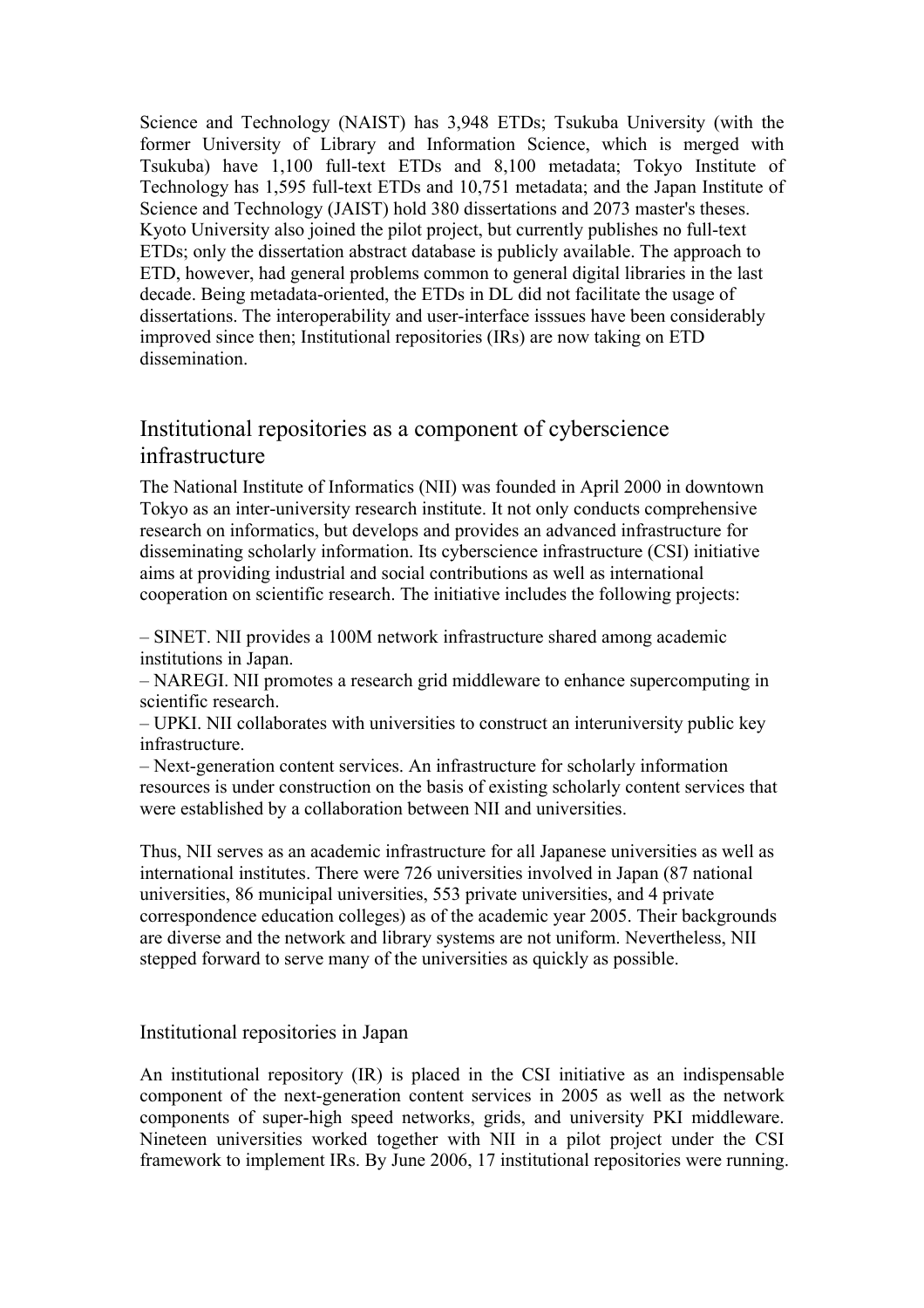These repositories hold a total of 62,423 items (as of June 28, 2006). For the detailed information up to October 2006, see Murakami and Adachi (2006)

In 2006-2007, a full-scale project was started, and 57 universities were selected from 77 applications to join the project to operate IRs; 30 universities among them also carried out 22 research and development projects on the smooth operation of Irs, and the details also appear in Murakami-Adachi (2006). Forty IRs are running in Japan as of April 2007.

Interim report: March 2007

As of mid-February 2007, an interim evaluation was carried out. The partner universities submitted reports on February 20, 2007. There were 37 IRs running in Japan, accumulating more than 281,000 items. For the details of the method and a summary of the results, see Murakami-Tutiya-Sato (2007). This report focuses on the ETD issue.

Twenty-eight universities have prepared e-theses for the IR. Metadata descriptions were documented in Hokkaido University. In the academic year 2006, 4,469 full-text dissertations, 15,566 dissertation abstracts, and 370 evaluation summaries of dissertations were prepared for IRs.

For 2007, 11,752 full-text dissertations, 29,870 dissertation abstracts, 900 dissertation evaluation summaries, and 10 master's theses are planned for IRs.

# Researcher survey on ETD needs by Hokkaido University

The Hokkaido University Library (2007) conducted a researcher survey on electronic dissertations in Jan 2007. The survey also had a marketing purpose; a agreement form to deposit his/her dissertation was attached to the questionnaire.

There were 794 responses from among 2,150 questionnaires sent, a responce rate of 36.9%. No big difference by positions existed in the responce rate.

The results generally were positive on ETD. 73.4% were positive on the possibility of other researchers reading dissertations, 85.1% agreed to have his/her own dissertation read by others, and 78.3% were positive about electronic publication of dissertation. 46.5% were positive about institutionalization (country, university, or departmental level), 57.6% wanted to have his/her own dissertation on HUSCAP, the IR in Hokkaido University, and in particular, 63.7% in STM were positive, while 56% in humanities and social science were negative. The last result may reflect that most faculty members in humanities and social science in Japan, mostly in the senior level, do not have Ph.Ds.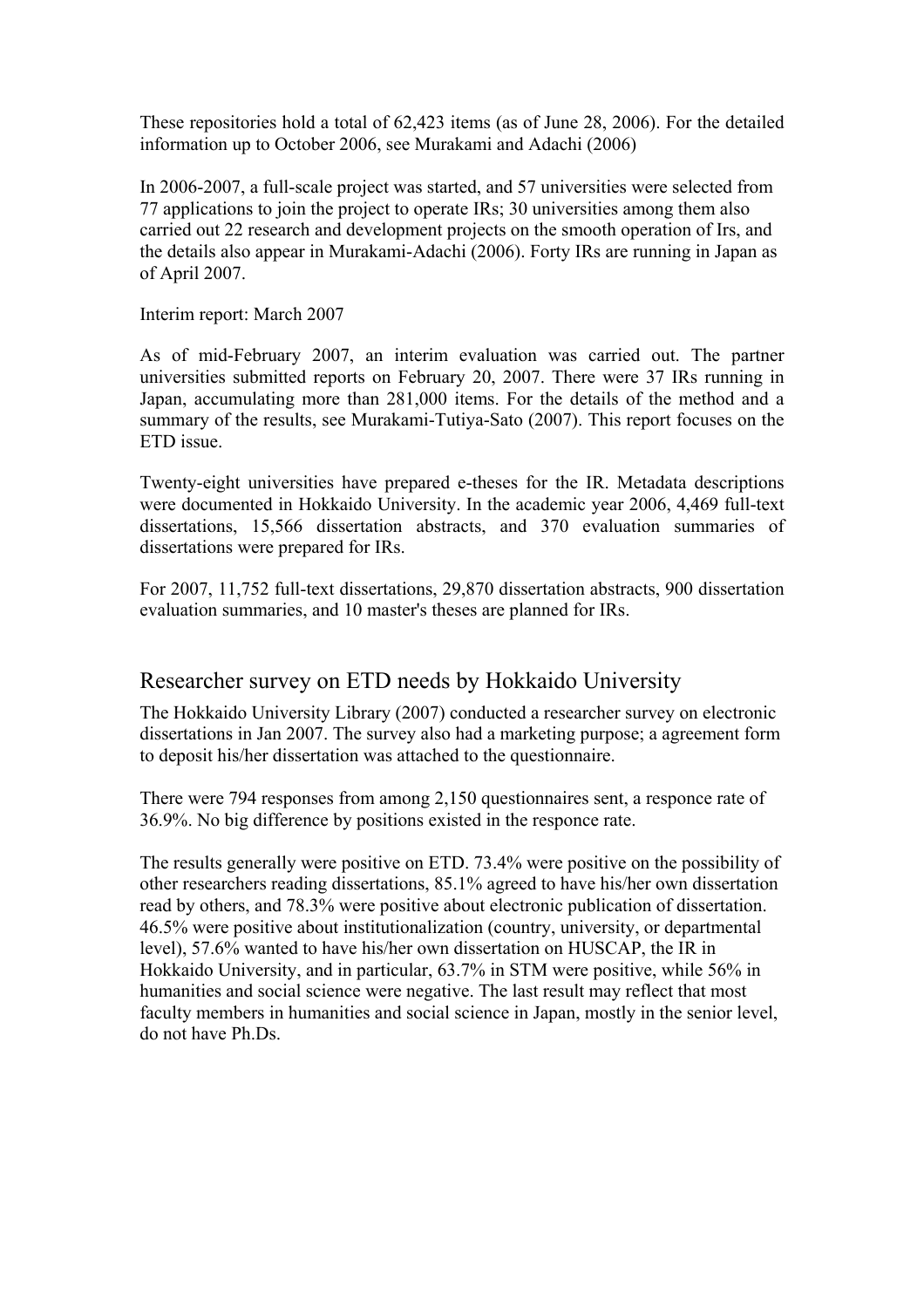# Case studies

## Hiroshima University

Librarians have offered individual briefings to the heads of nine schools to ask for dissertation deposits to IRs. They processed copyrights and digitizations, and deposits; 64 deposits out of 182 inquiries. They also carried out inquests of contact addresses who got degrees (in education, psychology, general science, and engineering) in the past five years.

## Tsukuba University

Librarians have offered individual briefings by the dean of the university library to the heads of seven schools and carried out inquiries into past Ph.D.s. Promotion campaigns for dissertations and thesis deposits were held at commencements. Information brochures and deposit agreement forms were delivered on dissertation submissions. As a result, 160 full-text (20%) dissertations were deposited as of February 2007.

## Nagoya University

Librarians supported the formation of a researcher community, whose members are mostly the initial depositers to its IR. Seventy-six members have joined as of Feb 2007. Institutionalization of the dissertation deposits are ongoing. Schools of Informatics, international development, and engineering regulate the submission of dissertations both in print and on electronic forms. Other schools will soon follow. So far, 312 past dissertations have been deposited. A considerable example of the validity of this is that a dissertation in the Nagoya University Repository was downloaded more than 800 times in the first 11 months after its deposit. In March 2007, NDLTD started harvesting the metadata of dissertations in Nagoya University.

## Master's theses

Unlike doctoral dissertations, there is no regulations on master's theses in Japan. Consequently, it is more difficult to access master's theses. Often theses are taken as mere documents or even personal data. A few university libraries accept them as book material, but in most cases offer them just for browsing. The status of master's theses are discussed in the institutional repositories community, and each university has a different opinion.

## **Mie University**

Mie University regards master's theses as educational outputs. It decided to disseminate theses in both print and on electronic forms under permission from both authors and thesis advisors.

# Summary

NDL and the associations of university libraries discuss the possibility of amending the degree regulations to accept (or even mandate) the electronic deposit of